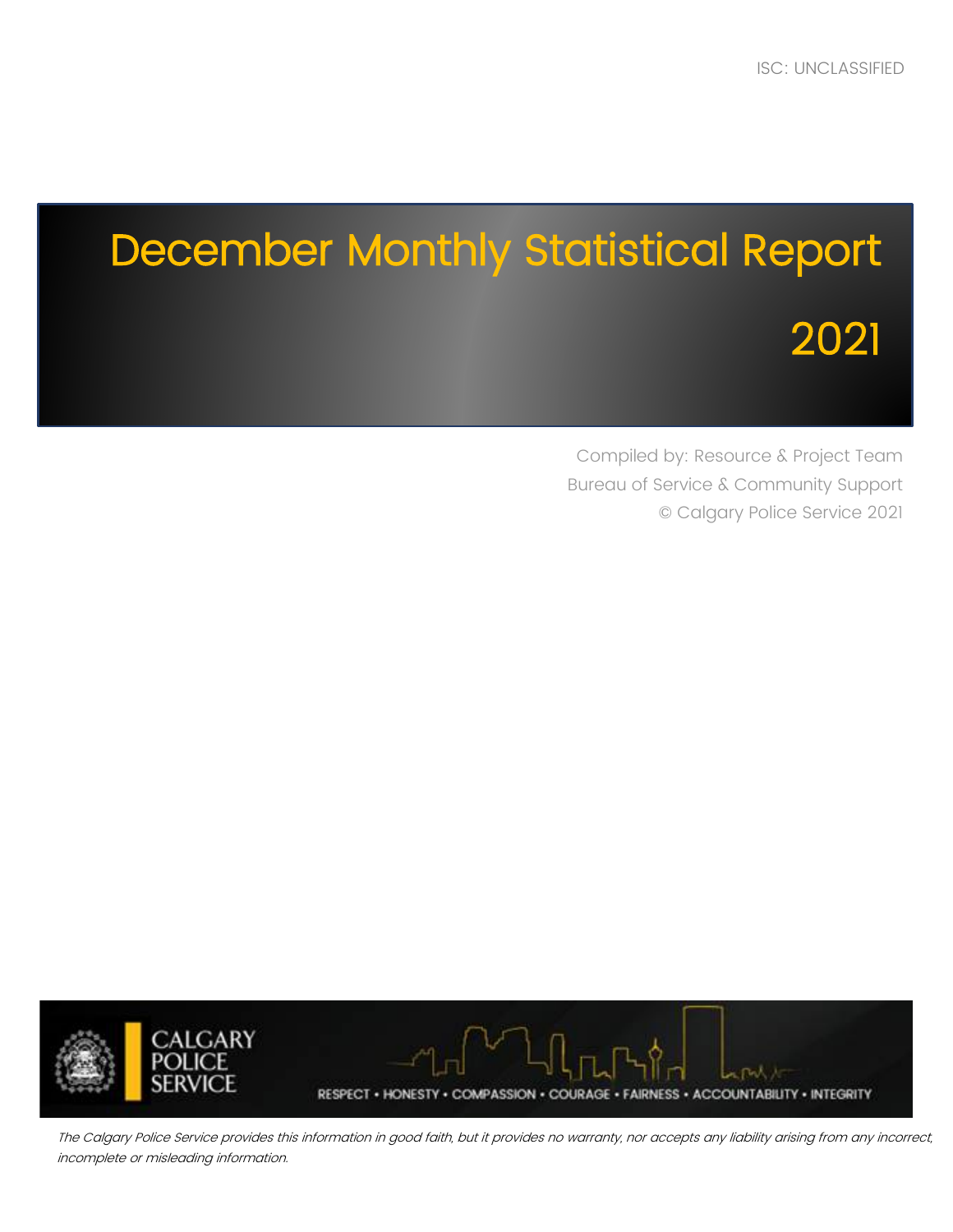## **TABLE OF CONTENTS**

|                                                         | Page |
|---------------------------------------------------------|------|
| <b>Calgary Crime Statistics - General Categories</b>    |      |
| <b>Violent Crimes</b>                                   | 1    |
| <b>Property Crimes</b>                                  | 2    |
| <b>Other Criminal Code/Selected Other/Drug Offences</b> | 3    |
| <b>Disorder</b>                                         | 4    |
| <b>Calgary Crime Statistics - Detailed Breakdown</b>    | 5    |

# **REPORT NOTES**

Most of the statistical data in this report is derived from the Calgary Police Service records management system (SENTRY) and compiled by the Resource and Project Team. Disorder data is derived from the Computer aided Dispatch (CAD) system.

Reporting is based on the most serious offence in the incident. Please note that offences are assigned to the month in which the offence was reported, which is not necessarily the month the offence occurred. The reported date is the first point in time at which the police were notified of the offence and reporting lag may vary due to circumstances (these are typically property crimes where the victim did not report the offence until a later date, or was unaware of the loss until a later date, or latereported sexual assaults). Also note that "attempted" offences are included in these totals. Violent crime offences, excluding robbery, are counted by the number of victims, using the most serious offence against the victim. Robbery, and all non-violent are counted at the incident level, using the most serious offence in the incident. Of note, cases are often cleared months and sometimes years later. Consequently, clearance rates for previous years may appear to be much higher than those of the present year. Cases "cleared by charge" and those "cleared otherwise" are included in these clearance rate totals.

For a more detailed explanation of the offence counting procedure, please contact the Corporate Data and Analytics Team, Bureau of Service and Community Support.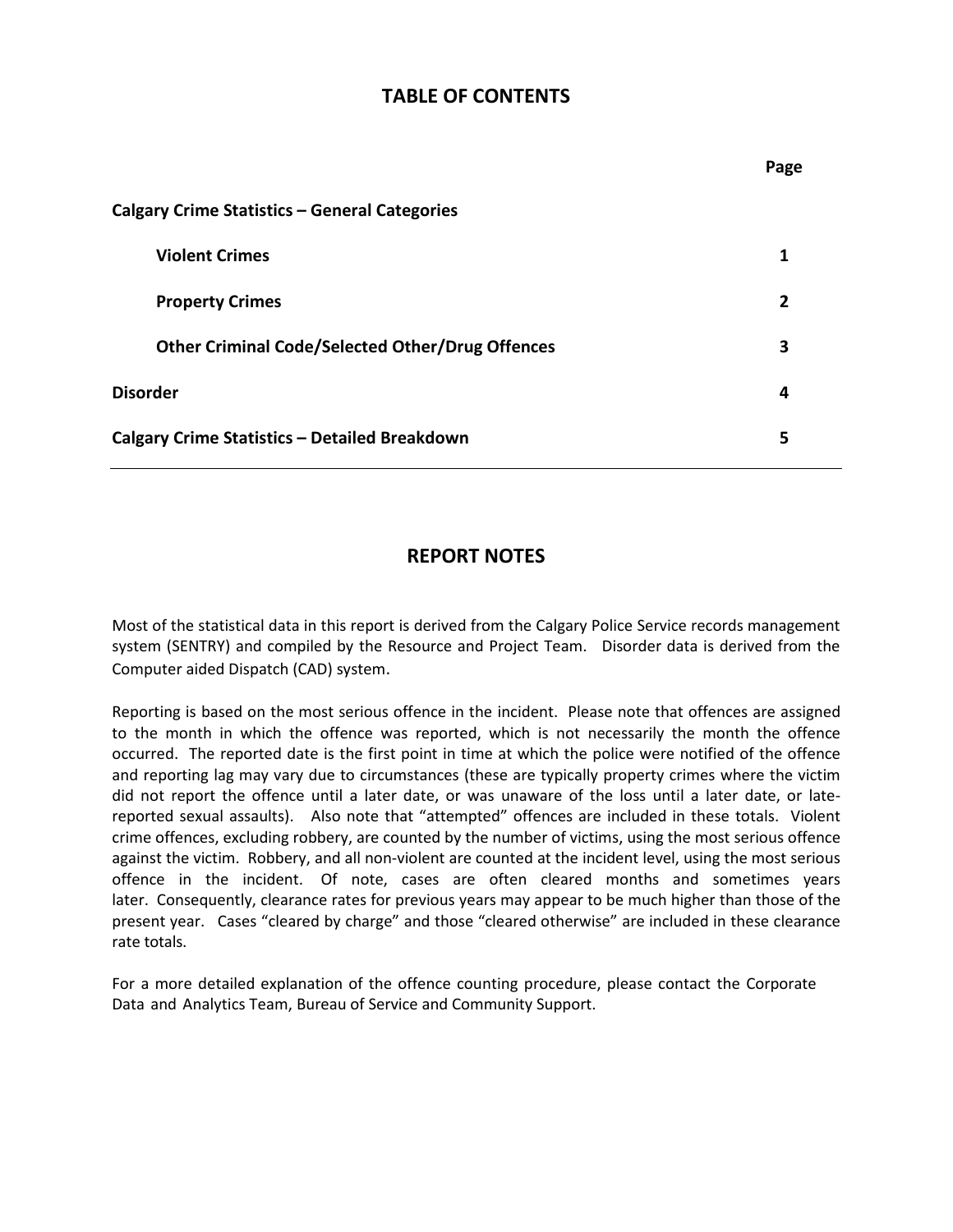# **Calgary Violent Crime Statistics**

#### **December 2021**

|                                     |      | <b>Current Month</b>     |               | <b>Year to Date</b> |       |                          |           |  |  |
|-------------------------------------|------|--------------------------|---------------|---------------------|-------|--------------------------|-----------|--|--|
|                                     |      | <b>Number of Victims</b> |               |                     |       | <b>Number of Victims</b> |           |  |  |
|                                     |      |                          | % Change      |                     |       | % Change                 | % Cleared |  |  |
|                                     | 2020 | 2021                     | $(2020-2021)$ | 2020                | 2021  | $(2020 - 2021)$          | 2021      |  |  |
| <b>VIOLENT CRIMES</b>               |      |                          |               |                     |       |                          |           |  |  |
| Homicide <sup>T</sup>               | 5    | 1                        | $-80.0%$      | 34                  | 21    | $-38.2%$                 | 57.1%     |  |  |
| <b>Other Offences Causing Death</b> | 0    | 0                        | 0.0%          | 0                   | 0     | 0.0%                     |           |  |  |
| <b>Attempted Homicide</b>           | 0    | 0                        | 0.0%          | 10                  | 11    | 10.0%                    | 54.5%     |  |  |
| <b>Sexual Offences</b>              | 80   | 113                      | 41.3%         | 1206                | 1483  | 23.0%                    | 29.7%     |  |  |
| Robbery <sup>2</sup>                |      |                          |               |                     |       |                          |           |  |  |
| Financial                           | 0    | 0                        | 0.0%          | 6                   | 8     | 33.3%                    | 87.5%     |  |  |
| Commercial                          | 30   | 46                       | 53.3%         | 283                 | 353   | 24.7%                    | 36.8%     |  |  |
| Home Invasion                       | 5    | 6                        | 20.0%         | 46                  | 42    | $-8.7%$                  | 27.8%     |  |  |
| Person                              | 35   | 35                       | 0.0%          | 552                 | 596   | 8.0%                     | 24.1%     |  |  |
| Robbery of Firearm                  | 0    | 0                        | 0.0%          | 0                   | 1     | n/a                      | 0.0%      |  |  |
| <b>Total Robbery</b>                | 70   | 87                       | 24.3%         | 887                 | 1001  | 12.9%                    | 29.0%     |  |  |
| <b>Assault</b>                      |      |                          |               |                     |       |                          |           |  |  |
| Level 3 - Aggravated                | 8    | 14                       | 75.0%         | 112                 | 115   | 2.7%                     | 63.4%     |  |  |
| Level 2 - Weapon/Bodily Harm        | 175  | 220                      | 25.7%         | 2572                | 2940  | 14.3%                    | 55.4%     |  |  |
| Level 1 - Common Assault            | 416  | 443                      | 6.5%          | 5280                | 5461  | 3.4%                     | 61.3%     |  |  |
| <b>Assault Police Officer</b>       | 19   | 29                       | 52.6%         | 313                 | 351   | 12.1%                    | 36.0%     |  |  |
| Discharge Firearm with Intent       | 5    | 2                        | $-60.0%$      | 66                  | 51    | $-22.7%$                 | 16.3%     |  |  |
| <b>Other Assaults</b>               | 7    | 15                       | 114.3%        | 115                 | 165   | 43.5%                    | 60.7%     |  |  |
| <b>Total Assault</b>                | 630  | 723                      | 14.8%         | 8458                | 9083  | 7.4%                     | 60.4%     |  |  |
| <b>Miscellaneous Violent Crime</b>  | 167  | 149                      | $-10.8%$      | 2104                | 2227  | 5.8%                     | 44.9%     |  |  |
| <b>TOTAL VIOLENT CRIMES</b>         | 952  | 1073                     | 12.7%         | 12699               | 13826 | 8.9%                     | 52.4%     |  |  |

Source: Sentry, March 2022



<sup>&</sup>lt;sup>1</sup>Due to the dynamic nature of homicide investigations these numbers may have been updated manually to reflect the current homicide count. Due to manual updating, it's possible that 1 or more homicides may be reflected in the assault category. Homicide counts are provided by the homicide unit. <sup>2</sup>Robbery is counted at the incident level, rather than at the victim level in accordance with Uniform Crime Reporting counting standards. <sup>3</sup>The range of average is calculated as 1 standard deviation above and 1 below the calculated average for the previous five year period.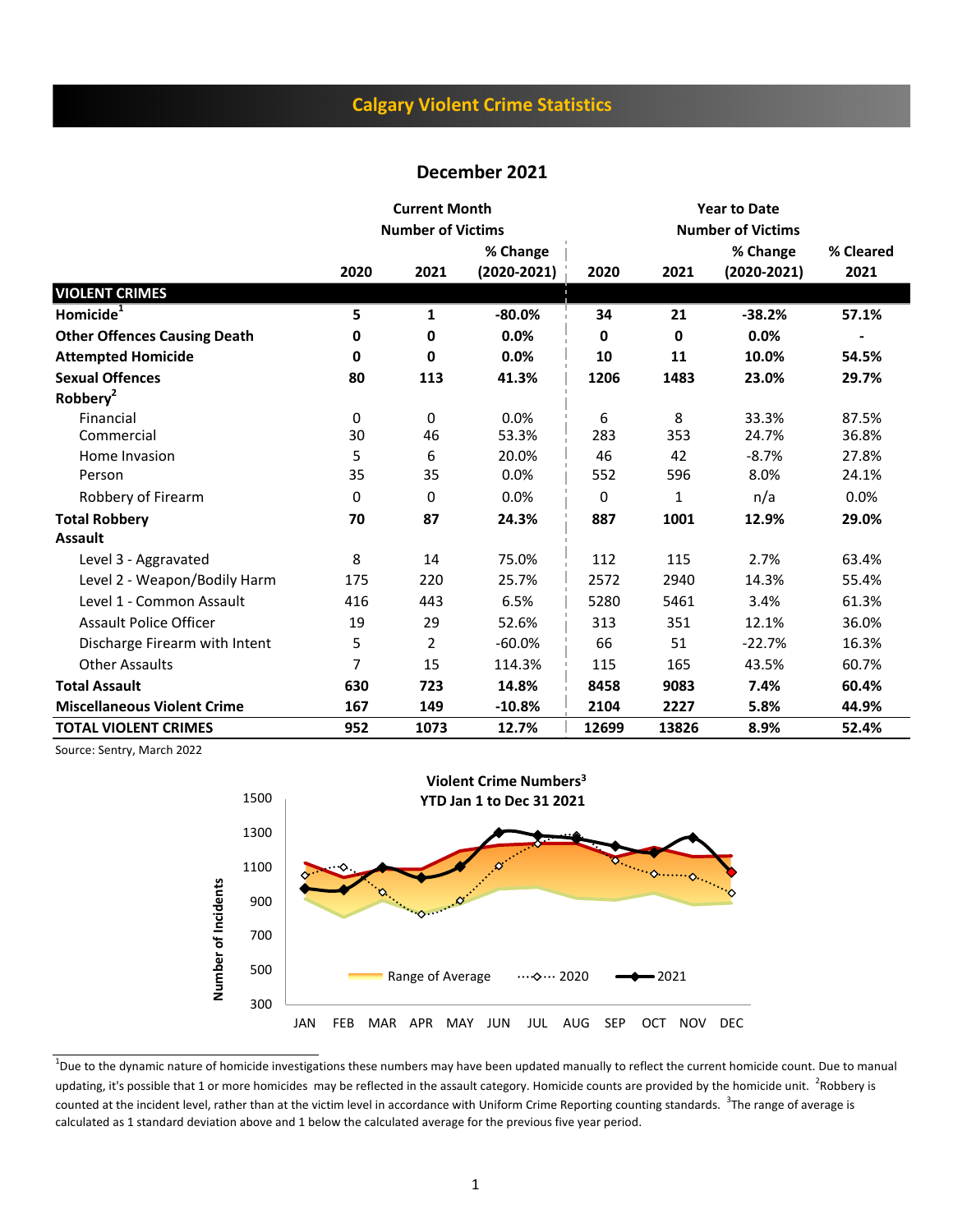# **Calgary Property Crime Statistics**

#### **December 2021**

|                                      |      | <b>Current Month</b><br><b>Number of Incidents</b> |                         | <b>Year to Date</b><br><b>Number of Incidents</b> |       |                         |                   |  |
|--------------------------------------|------|----------------------------------------------------|-------------------------|---------------------------------------------------|-------|-------------------------|-------------------|--|
|                                      | 2020 | 2021                                               | % Change<br>(2020-2021) | 2020                                              | 2021  | % Change<br>(2020-2021) | % Cleared<br>2021 |  |
| <b>PROPERTY CRIMES</b>               |      |                                                    |                         |                                                   |       |                         |                   |  |
| <b>Break and Enter</b>               |      |                                                    |                         |                                                   |       |                         |                   |  |
| <b>Dwelling</b>                      | 106  | 123                                                | 16.0%                   | 1674                                              | 1517  | $-9.4\%$                | 12.1%             |  |
| Commercial                           | 315  | 284                                                | $-9.8%$                 | 4359                                              | 3292  | $-24.5%$                | 10.4%             |  |
| Other B&E                            | 158  | 140                                                | $-11.4%$                | 2522                                              | 1830  | $-27.4%$                | 3.7%              |  |
| Unlawfully in Residence              | 3    | 4                                                  | 33.3%                   | 53                                                | 60    | 13.2%                   | 75.0%             |  |
| <b>B&amp;E Firearms</b>              | 0    | 5                                                  | n/a                     | 37                                                | 29    | $-21.6%$                | 4.2%              |  |
| <b>Total Break and Enter</b>         | 583  | 556                                                | $-4.6%$                 | 8645                                              | 6728  | $-22.2%$                | 9.5%              |  |
| <b>Theft</b>                         | 1701 | 1871                                               | 10.0%                   | 27624                                             | 24339 | $-11.9%$                | 11.0%             |  |
| <b>Vehicle Theft (incl attempts)</b> | 401  | 482                                                | 20.2%                   | 5291                                              | 4985  | $-5.8%$                 | 5.8%              |  |
| Fraud                                | 416  | 362                                                | $-13.0\%$               | 5564                                              | 5218  | $-6.2%$                 | 13.0%             |  |
| <b>Other Property Crimes</b>         | 379  | 313                                                | $-17.4%$                | 5150                                              | 5366  | 4.2%                    | 13.7%             |  |
| <b>TOTAL PROPERTY CRIMES</b>         | 3480 | 3584                                               | 3.0%                    | 52274                                             | 46636 | $-10.8%$                | 10.8%             |  |

Source: Sentry, March 2022



1The range of average is calculated as 1 standard deviation above and 1 below the calculated average for the previous five year period.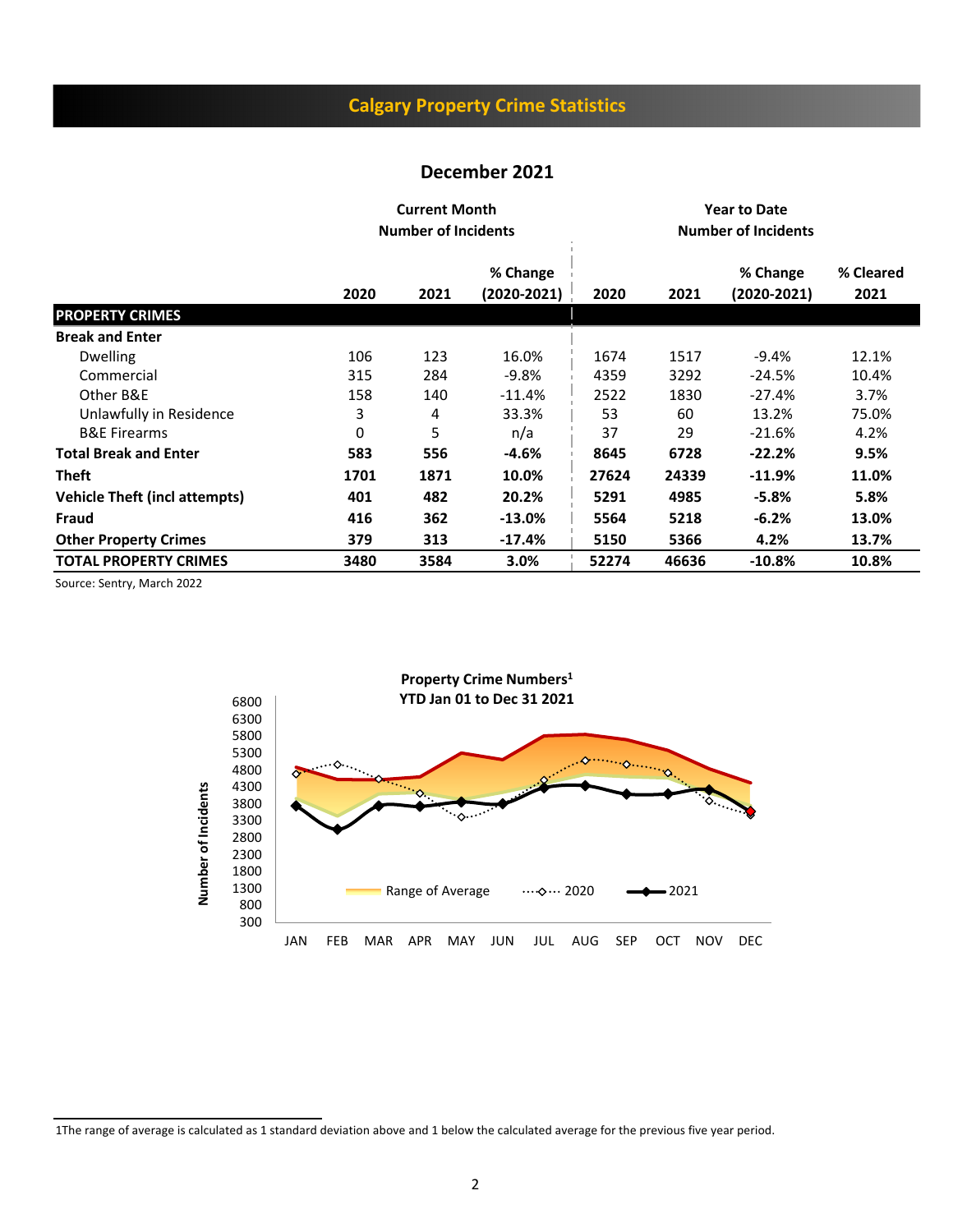# **Calgary Other Crime Statistics**

## **December 2021**

|                                  |      | <b>Current Month</b><br><b>Number of Incidents</b> |                         | <b>Year to Date</b><br><b>Number of Incidents</b> |                |                             |                          |
|----------------------------------|------|----------------------------------------------------|-------------------------|---------------------------------------------------|----------------|-----------------------------|--------------------------|
|                                  | 2020 | 2021                                               | % Change<br>(2020-2021) | 2020                                              | 2021           | % Change<br>$(2020 - 2021)$ | % Cleared<br>2021        |
| <b>OTHER CRIMINAL CODE</b>       |      |                                                    |                         |                                                   |                |                             |                          |
| <b>Vice</b>                      |      | 0                                                  | $-100.0\%$              | 17                                                | 4              | -76.5%                      | 25.0%                    |
| Gaming                           | 0    | 0                                                  | $0.0\%$                 | 1                                                 | 0              | $-100.0\%$                  | $\overline{\phantom{0}}$ |
| <b>Weapon Related</b>            | 35   | 36                                                 | 2.9%                    | 436                                               | 518            | 18.8%                       | 90.0%                    |
| <b>Miscellaneous</b>             | 984  | 999                                                | 1.5%                    | 10851                                             | 13964          | 28.7%                       | 96.7%                    |
| <b>TOTAL OTHER CRIMINAL CODE</b> | 1020 | 1.5%<br>1035                                       |                         | 11305                                             | 14486<br>28.1% |                             | 96.7%                    |

| <b>SELECTED OTHER</b>              |      |      |          |       |       |         |       |
|------------------------------------|------|------|----------|-------|-------|---------|-------|
| <b>Criminal Code Traffic</b>       | 52   | 34   | $-34.6%$ | 1402  | 591   | -57.8%  | 86.9% |
| <b>Drugs</b>                       | 107  | 79   | $-26.2%$ | 1093  | 1041  | $-4.8%$ | 94.2% |
| <b>Selected Non-Criminal</b>       |      |      |          |       |       |         |       |
| Missing Person <sup>1</sup>        | 218  | 308  | 41.3%    | 3049  | 3589  | 17.7%   |       |
| Domestic Information               | 1256 | 1321 | 5.2%     | 15053 | 14977 | $-0.5%$ | N/A   |
| Domestic Standby                   | 81   | 66   | $-18.5%$ | 934   | 922   | $-1.3%$ |       |
| <b>Total Selected Non-Criminal</b> | 1555 | 1695 | 9.0%     | 19036 | 19488 | 2.4%    |       |

#### **Number of Drug Incidents, Year-to-Date2**

|                              | 2016 | 2017 | 2018 | 2019 | 2020 | 2021 | <b>Trend</b> |
|------------------------------|------|------|------|------|------|------|--------------|
| Demand                       | 798  | 864  | 909  | 755  | 704  | 703  |              |
| Supply                       | 422  | 329  | 366  | 455  | 389  | 338  |              |
| <b>Total</b>                 | 1220 | 1193 | 1275 | 1210 | 1093 | 1041 |              |
| <b>Drug Type</b>             |      |      |      |      |      |      |              |
| Cannabis                     | 362  | 338  | 251  | 50   | 22   | 17   |              |
| Cocaine/Crack                | 324  | 254  | 240  | 228  | 242  | 223  |              |
| Heroin                       | 99   | 114  | 114  | 64   | 61   | 54   |              |
| Methamphetamine/Crystal Meth | 268  | 310  | 475  | 651  | 481  | 359  |              |
| Opiates                      | 86   | 46   | 90   | 110  | 121  | 153  |              |
| All Other Drugs              | 81   | 131  | 105  | 107  | 166  | 235  |              |
| <b>Total</b>                 | 1220 | 1193 | 1275 | 1210 | 1093 | 1041 |              |

Source: Sentry, March 2022

<sup>&</sup>lt;sup>1</sup>This represents the number of persons reported missing, not the number of outstanding missing persons. Roughly 99% of persons reported missing to Calgary Police Service are located.

<sup>&</sup>lt;sup>2</sup>'Demand' is a roll-up of all possession drug incidents where the drug offence represented the most serious offence on the incident; 'Supply' includes possession for the purpose of trafficking, trafficking, importation/exportation and cultivation.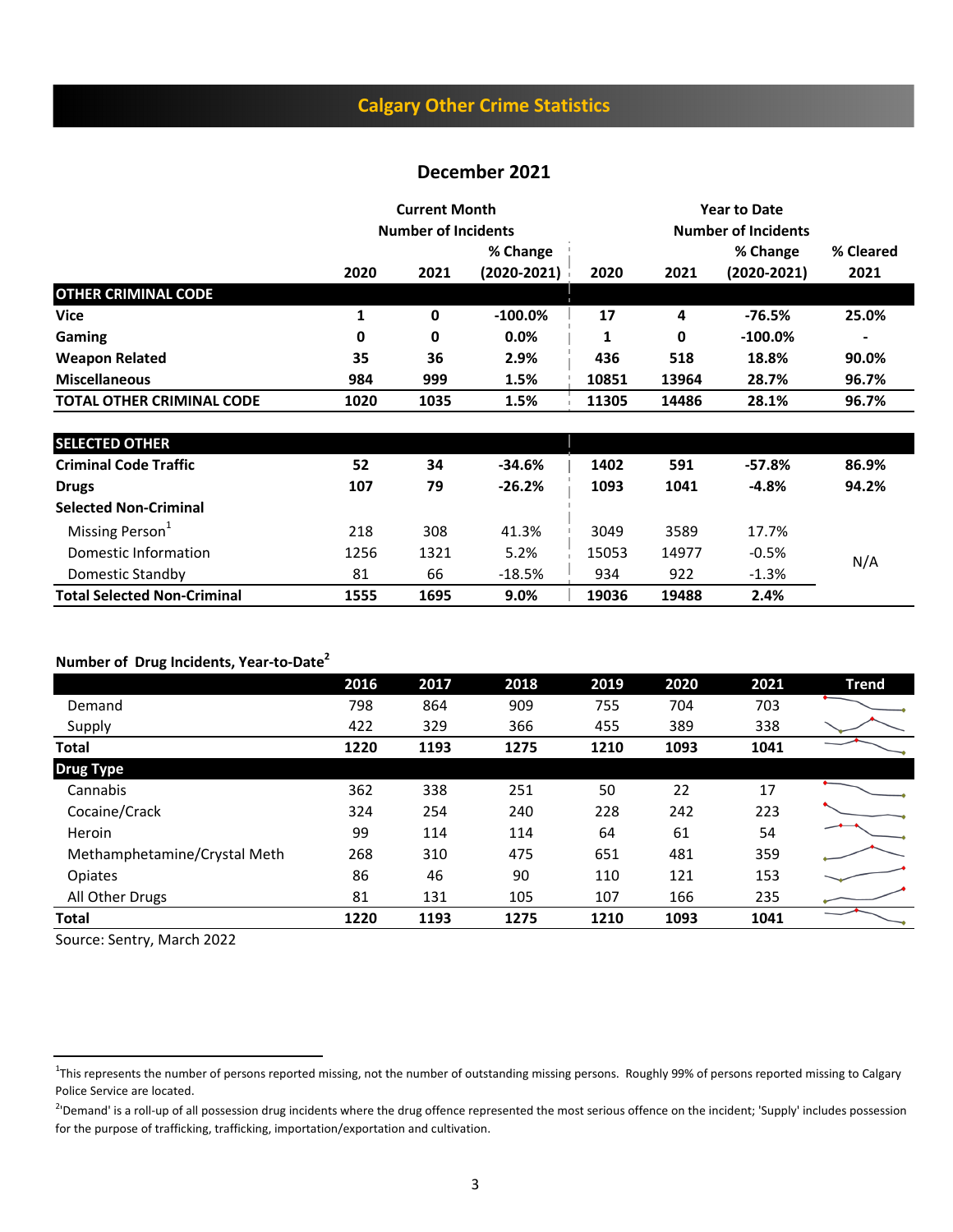## **Calgary Disorder Statistics**

#### **December 2021**

|                                                      |      |      | <b>Current Month</b><br><b>Number of Events</b> |                 |        |        |                 |                 |
|------------------------------------------------------|------|------|-------------------------------------------------|-----------------|--------|--------|-----------------|-----------------|
|                                                      |      |      | N Change                                        | % Change        |        |        | N Change        | % Change        |
|                                                      | 2020 | 2021 | $(2020 - 2021)$                                 | $(2020 - 2021)$ | 2020   | 2021   | $(2020 - 2021)$ | $(2020 - 2021)$ |
| <b>DISORDER (PUBLIC-GENERATED CALLS FOR SERVICE)</b> |      |      |                                                 |                 |        |        |                 |                 |
| <b>Social Disorder</b>                               |      |      |                                                 |                 |        |        |                 |                 |
| Disturbance                                          | 933  | 1023 | 90                                              | 9.6%            | 12769  | 13888  | 1119            | 8.8%            |
| <b>Drugs</b>                                         | 153  | 128  | $-25$                                           | $-16.3%$        | 2312   | 2246   | -66             | $-2.9%$         |
| Indecent Act                                         | 31   | 34   | 3                                               | 9.7%            | 572    | 608    | 36              | 6.3%            |
| <b>Intoxicated Persons</b>                           | 119  | 91   | $-28$                                           | $-23.5%$        | 1822   | 1388   | $-434$          | $-23.8%$        |
| Mental Health Concern <sup>1</sup>                   | 407  | 465  | 58                                              | 14.3%           | 4560   | 5459   | 899             | 19.7%           |
| Noise Complaint                                      | 276  | 275  | $-1$                                            | $-0.4%$         | 5250   | 4641   | $-609$          | $-11.6\%$       |
| Party Complaint                                      | 74   | 60   | $-14$                                           | $-18.9%$        | 2342   | 1881   | $-461$          | $-19.7%$        |
| Possible Gunshots                                    | 54   | 30   | $-24$                                           | $-44.4%$        | 1315   | 937    | $-378$          | $-28.7%$        |
| Prostitution                                         | 6    | 1    | $-5$                                            | $-83.3%$        | 50     | 39     | $-11$           | $-22.0%$        |
| Speeder                                              | 16   | 7    | $-9$                                            | $-56.3%$        | 444    | 275    | $-169$          | $-38.1%$        |
| <b>Suspicious Person</b>                             | 1664 | 1129 | $-535$                                          | $-32.2%$        | 25495  | 23096  | $-2399$         | $-9.4%$         |
| <b>Suspicious Vehicle</b>                            | 695  | 627  | $-68$                                           | $-9.8%$         | 10116  | 9038   | $-1078$         | $-10.7%$        |
| Threats                                              | 418  | 394  | $-24$                                           | $-5.7%$         | 3911   | 5920   | 2009            | 51.4%           |
| <b>Unwanted Guest</b>                                | 2188 | 2377 | 189                                             | 8.6%            | 24345  | 26043  | 1698            | 7.0%            |
| <b>TOTAL SOCIAL DISORDER<sup>2</sup></b>             | 7034 | 6641 | $-393$                                          | $-5.6%$         | 98428  | 95459  | $-2969$         | $-3.0%$         |
| <b>Physical Disorder</b>                             |      |      |                                                 |                 |        |        |                 |                 |
| Abandoned Auto                                       | 42   | 52   | 10                                              | 23.8%           | 489    | 458    | $-31$           | $-6.3%$         |
| Property Damage <sup>3</sup>                         | 523  | 465  | $-58$                                           | $-11.1%$        | 6932   | 7130   | 198             | 2.9%            |
| <b>TOTAL PHYSICAL DISORDER</b>                       | 565  | 517  | -48                                             | $-8.5%$         | 7421   | 7588   | 167             | 2.3%            |
| <b>TOTAL DISORDER</b>                                | 7599 | 7158 | $-441$                                          | $-5.8%$         | 105849 | 103047 | $-2802$         | $-2.6%$         |

*NOTE: Disorder reported here includes only publicly generated calls. Dispatched, advised and callback calls are included.* 



<sup>1</sup>Calls for service included in the "mental health concern" component of social disorder are only those calls from the public which are specifically coded as a mental health concern or mental health warrant. It is important to recognize that any call police are asked to attend may involve some element of mental health concern, even though they are not coded as such. This applies particularly to calls about suicide, missing persons or check on welfare, which are not included in this data as they are not considered social disorder. <sup>2</sup> In June 2020 a change to event type coding resulted in the removal of Landlord/Tenant and Neighbour Dispute event subtypes. Calls to events involving these types of disputes are now coded according to the nature of the dispute rather than the relationship between the parties. Some may be represented in other event subtypes within Disorder such as Disturbance, Unwanted Guest, or Property Damage, while others may be coded as Keep the Peace or Assault and as a result would no longer be included in Disorder. <sup>3</sup> The majority of Property Damage calls result in *Criminal Code* reports, which are counted under 'Other Property Crimes'. <sup>4</sup> The range of average is calculated as 1 standard deviation above and 1 below the calculated average for the previous fiveyear period.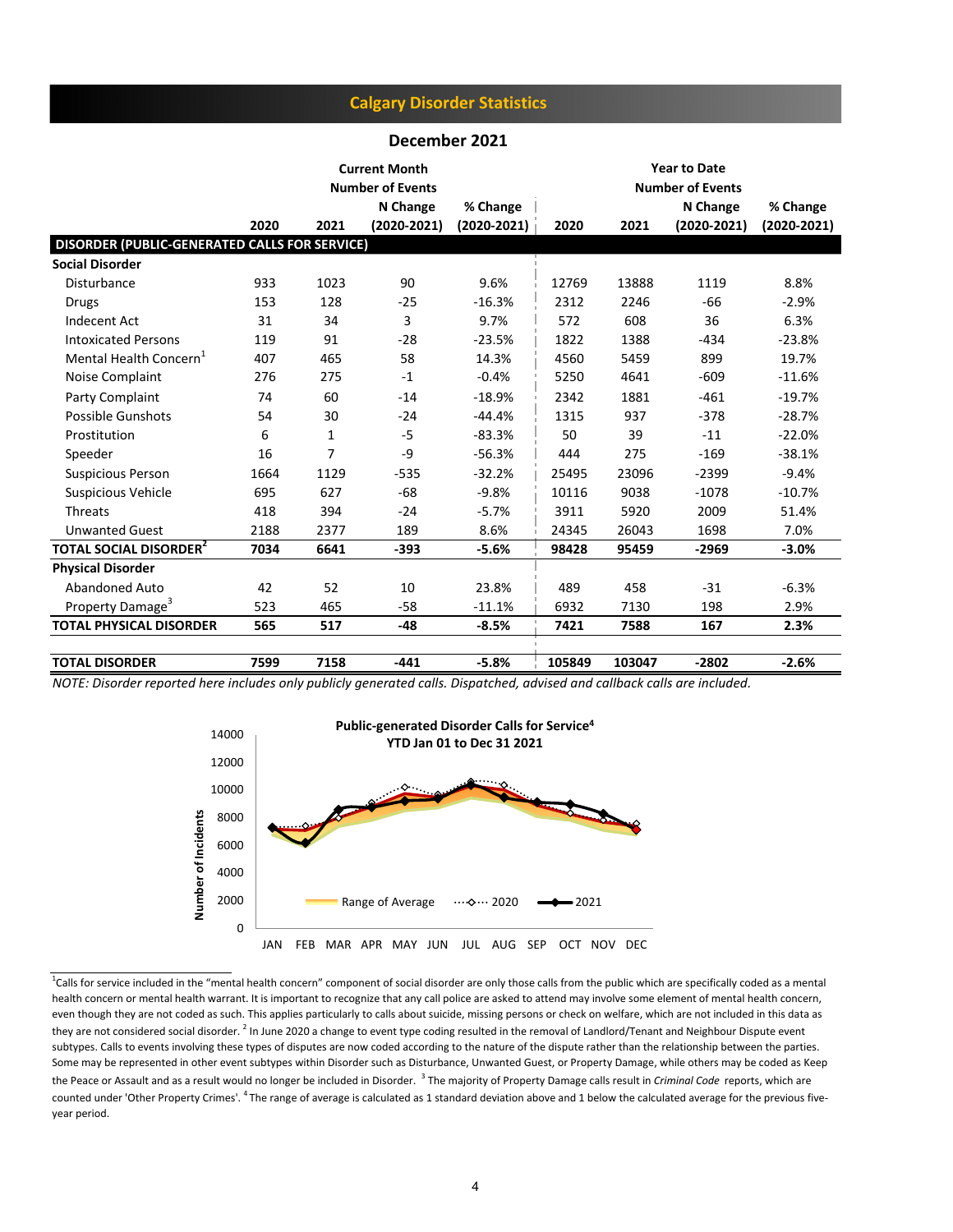|                                                          |                |                          |                | <b>Calgary Crime Statistics</b> |                          |              |                           |                            |                |
|----------------------------------------------------------|----------------|--------------------------|----------------|---------------------------------|--------------------------|--------------|---------------------------|----------------------------|----------------|
|                                                          |                |                          | December 2021  |                                 |                          |              |                           |                            |                |
|                                                          |                | <b>Current Month</b>     |                |                                 | <b>Year to Date</b>      |              |                           | <b>Accumulated to Date</b> |                |
| <b>VIOLENT CRIMES</b>                                    |                | <b>Number of Victims</b> |                |                                 | <b>Number of Victims</b> |              | <b>Percentage Cleared</b> |                            |                |
|                                                          | 2019           | 2020                     | 2021           | 2019                            | 2020                     | 2021         | 2019                      | 2020                       | 2021           |
| Homicide <sup>1</sup>                                    |                |                          |                |                                 |                          |              |                           |                            |                |
| 1st Degree                                               | 3              | 3                        | 0              | 12                              | 12                       | 5            | 58.3%                     | 41.7%                      | 0.0%           |
| 2nd Degree                                               | 0              | 1                        | $\mathbf{1}$   | 5                               | 15                       | 13           | 100.0%                    | 100.0%                     | 69.2%          |
| Manslaughter                                             | 0              | 0                        | 0              | 3                               | 6                        | 3            | 100.0%                    | 100.0%                     | 100.0%         |
| Infanticide                                              | 0              | $\mathbf{1}$             | 0              | 0                               | 1                        | 0            | $\overline{\phantom{a}}$  | 0.0%                       |                |
| <b>Total</b>                                             | 3              | 5                        | 1              | 20                              | 34                       | 21           | 75.0%                     | 76.5%                      | 57.1%          |
| <b>Other Offences Causing Death</b>                      |                |                          |                |                                 |                          |              |                           |                            |                |
| <b>Criminal Negligence</b>                               | 0              | $\pmb{0}$                | 0              | 0                               | 0                        | 0            |                           |                            |                |
| Other Offences Causing Death                             | 0              | $\mathbf 0$              | 0              | 0                               | 0                        | $\pmb{0}$    |                           |                            |                |
| <b>Total</b>                                             | 0              | 0                        | 0              | 0                               | 0                        | $\mathbf 0$  |                           |                            |                |
|                                                          |                |                          |                |                                 |                          |              |                           |                            |                |
| <b>Attempted Homicide</b>                                |                |                          |                |                                 |                          |              |                           |                            |                |
| Attempted murder                                         | $\mathbf{1}$   | 0                        | 0              | 8                               | 10                       | 10           | 85.7%                     | 70.0%                      | 50.0%          |
| Conspiracy to Commit                                     | 0              | 0                        | 0              | 0                               | 0                        | $\mathbf{1}$ |                           |                            | 100.0%         |
| <b>Total</b>                                             | $\mathbf{1}$   | 0                        | $\pmb{0}$      | 8                               | 10                       | 11           | 85.7%                     | 70.0%                      | 54.5%          |
| <b>Sexual Offences</b>                                   |                |                          |                |                                 |                          |              |                           |                            |                |
| Level 3, aggravated                                      | $\overline{2}$ | 0                        | 2              | 6                               | 3                        | 8            | 50.0%                     | 0.0%                       | 33.3%          |
| Level 2, weapon or bodily harm                           | $\mathbf{1}$   | $\overline{4}$           | 4              | 30                              | 46                       | 44           | 27.6%                     | 23.8%                      | 12.5%          |
| Level 1                                                  | 68             | 50                       | 86             | 943                             | 777                      | 924          | 28.9%                     | 28.5%                      | 26.8%          |
| Other                                                    | 20             | 26                       | 21             | 345                             | 380                      | 507          | 45.8%                     | 48.0%                      | 36.0%          |
| <b>Total</b>                                             | 91             | 80                       | 113            | 1324                            | 1206                     | 1483         | 33.4%                     | 34.4%                      | 29.7%          |
| Robbery <sup>2</sup>                                     |                |                          |                |                                 |                          |              |                           |                            |                |
| Financial                                                | 1              | 0                        | 0              | 29                              | 6                        | 8            | 75.0%                     | 50.0%                      | 87.5%          |
| Commercial                                               | 53             | 30                       | 46             | 385                             | 283                      | 353          | 42.2%                     | 35.6%                      | 36.8%          |
| Home Invasion                                            | $\overline{2}$ | 5                        | 6              | 65                              | 46                       | 42           | 30.2%                     | 24.4%                      | 27.8%          |
| Person<br>Robbery of Firearm                             | 48<br>0        | 35<br>$\pmb{0}$          | 35<br>0        | 658<br>$\overline{2}$           | 552<br>0                 | 596<br>1     | 26.4%<br>50.0%            | 29.0%                      | 24.1%<br>0.0%  |
|                                                          |                |                          |                |                                 |                          |              |                           |                            |                |
| <b>Total</b>                                             | 104            | 70                       | 87             | 1140                            | 887                      | 1001         | 33.0%                     | 31.0%                      | 29.0%          |
| <b>Assault</b>                                           |                |                          |                |                                 |                          |              |                           |                            |                |
| Level 3 - Aggravated                                     | 6              | 8                        | 14             | 121                             | 112                      | 115          | 82.6%                     | 75.0%                      | 63.4%          |
| Level 2 - Weapon/Bodily Harm<br>Level 1 - Common Assault | 222<br>534     | 175<br>416               | 220<br>443     | 2680<br>6239                    | 2572<br>5280             | 2940<br>5461 | 52.7%<br>49.4%            | 55.9%<br>60.5%             | 55.4%<br>61.3% |
| <b>Assault Police Officer</b>                            | 25             | 19                       | 29             | 326                             | 313                      | 351          | 96.0%                     | 93.2%                      | 94.7%          |
| Discharge Firearm with Intent                            | 4              | 5                        | $\overline{2}$ | 68                              | 66                       | 51           | 29.7%                     | 21.3%                      | 16.3%          |
| <b>Other Assaults</b>                                    | 12             | 7                        | 15             | 113                             | 115                      | 165          | 64.4%                     | 60.2%                      | 60.7%          |
| <b>Total</b>                                             | 803            | 630                      | 723            | 9547                            | 8458                     | 9083         | 52.4%                     | 60.2%                      | 60.4%          |
| <b>Miscellaneous Violent Crime</b>                       |                |                          |                |                                 |                          |              |                           |                            |                |
| Kidnapping/Abduction                                     | 0              | 1                        | 1              | 37                              | 32                       | 32           | 51.4%                     | 51.6%                      | 45.2%          |
| Forcible Confinement                                     | $\overline{2}$ | 5                        | 3              | 85                              | 60                       | 59           | 73.5%                     | 76.4%                      | 76.8%          |
| Extortion                                                | 9              | 8                        | 6              | 87                              | 119                      | 146          | 14.1%                     | 12.6%                      | 12.9%          |
| <b>Criminal Harassment</b>                               | 25             | 40                       | 25             | 377                             | 362                      | 403          | 45.2%                     | 47.5%                      | 53.7%          |
| <b>Uttering Threats</b>                                  | 117            | 83                       | 85             | 1164                            | 1181                     | 1199         | 43.7%                     | 44.3%                      | 48.6%          |
| Threatening/Harassing Communications                     | 27             | 26                       | 21             | 244                             | 304                      | 314          | 19.8%                     | 17.3%                      | 22.5%          |
| <b>Other Violent Crime</b>                               | 6              | 4                        | 8              | 36                              | 46                       | 74           | 66.7%                     | 69.0%                      | 72.7%          |
| Total                                                    | 186            | 167                      | 149            | 2030                            | 2104                     | 2227         | 41.8%                     | 40.7%                      | 44.9%          |
| <b>TOTAL VIOLENT CRIMES</b>                              | 1188           | 952                      | 1073           | 14069                           | 12699                    | 13826        | 48.0%                     | 53.0%                      | 52.6%          |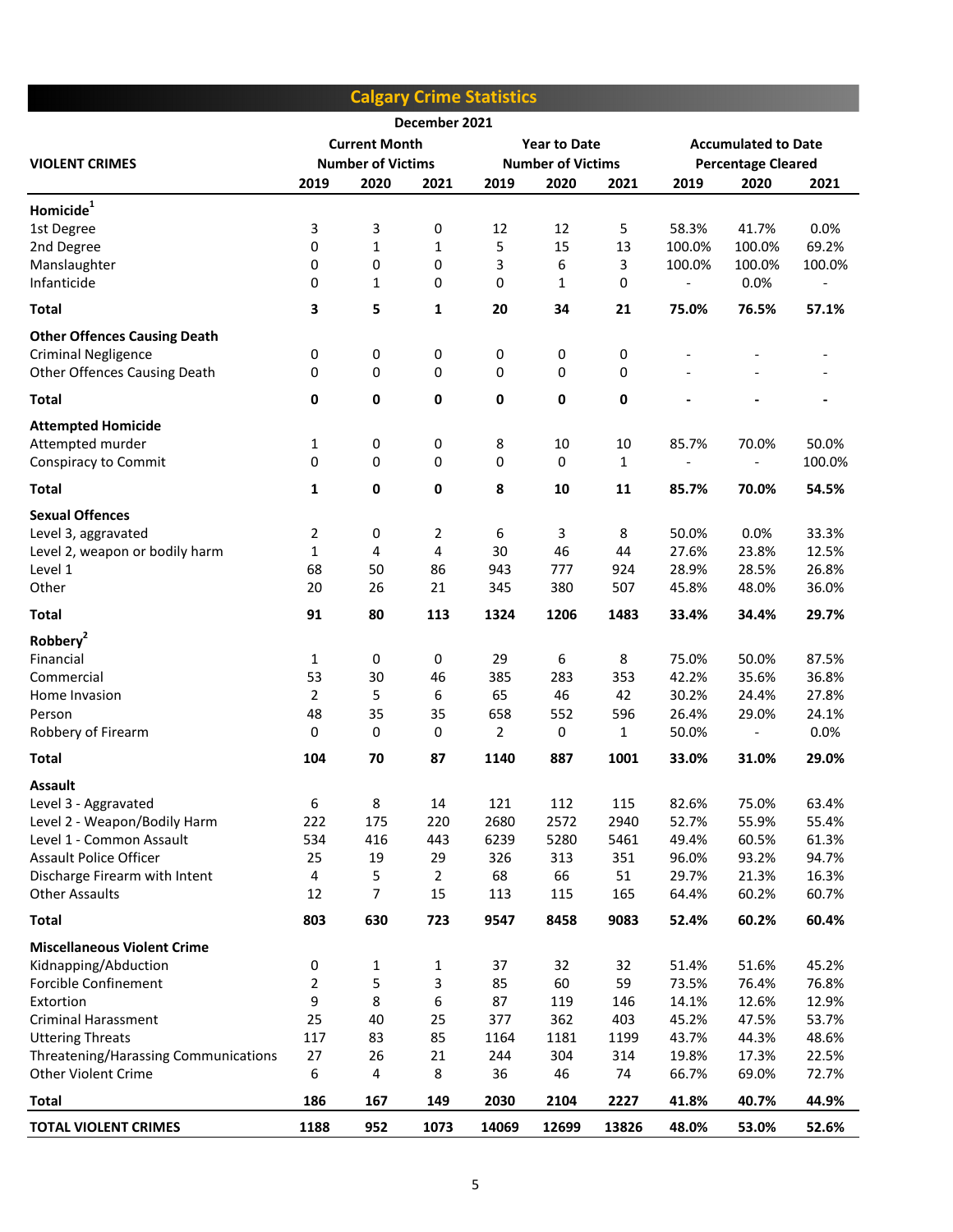|                                    |              |                            |               | <b>Calgary Crime Statistics</b> |                     |       |                            |       |       |
|------------------------------------|--------------|----------------------------|---------------|---------------------------------|---------------------|-------|----------------------------|-------|-------|
|                                    |              |                            | December 2021 |                                 |                     |       |                            |       |       |
|                                    |              | <b>Current Month</b>       |               |                                 | <b>Year to Date</b> |       | <b>Accumulated to Date</b> |       |       |
| <b>PROPERTY CRIMES</b>             |              | <b>Number of Incidents</b> |               | <b>Number of Incidents</b>      |                     |       | <b>Percentage Cleared</b>  |       |       |
|                                    | 2019         | 2020                       | 2021          | 2019                            | 2020                | 2021  | 2019                       | 2020  | 2021  |
| <b>Break and Enter</b>             |              |                            |               |                                 |                     |       |                            |       |       |
| <b>Dwelling</b>                    | 172          | 106                        | 123           | 2326                            | 1674                | 1517  | 10.2%                      | 10.8% | 12.1% |
| Commercial                         | 360          | 315                        | 284           | 5884                            | 4359                | 3292  | 8.0%                       | 13.2% | 10.4% |
| Other B&E                          | 163          | 158                        | 140           | 2261                            | 2522                | 1830  | 2.4%                       | 3.6%  | 3.7%  |
| Unlawfully in Residence            | 5            | 3                          | 4             | 63                              | 53                  | 60    | 63.8%                      | 84.0% | 75.0% |
| <b>B&amp;E Firearms</b>            | 6            | $\mathbf{1}$               | 5             | 65                              | 37                  | 29    | 1.7%                       | 11.1% | 4.2%  |
| <b>Break and Enter Total</b>       | 706          | 583                        | 556           | 10599                           | 8645                | 6728  | 7.6%                       | 10.3% | 9.5%  |
| <b>Theft</b>                       |              | 0                          |               |                                 |                     |       |                            |       |       |
| Theft Over                         | 119          | 65                         | 56            | 1017                            | 963                 | 694   | 6.5%                       | 5.0%  | 7.4%  |
| Theft Under                        | 362          | 368                        | 411           | 6129                            | 5777                | 5469  | 6.5%                       | 6.3%  | 6.8%  |
| From Vehicle Over                  | 37           | 10                         | 26            | 378                             | 402                 | 364   | 1.2%                       | 2.0%  | 3.6%  |
| From Vehicle Under                 | 1188         | 785                        | 823           | 16895                           | 14103               | 11437 | 1.1%                       | 1.5%  | 1.4%  |
| Possession Stolen Property         | 88           | 51                         | 62            | 1225                            | 1082                | 798   | 78.5%                      | 73.3% | 71.9% |
| Shoplift Over                      | 5            | $\overline{2}$             | $\pmb{0}$     | 60                              | 38                  | 23    | 34.5%                      | 33.3% | 43.5% |
| Shoplift Under                     | 561          | 420                        | 493           | 7294                            | 5259                | 5554  | 40.4%                      | 33.8% | 27.1% |
| <b>Theft Total</b>                 | 2360         | 1701                       | 1871          | 32998                           | 27624               | 24339 | 13.8%                      | 11.6% | 11.0% |
| <b>Vehicle Theft</b>               |              |                            |               |                                 |                     |       |                            |       |       |
| Vehicle Theft                      | 493          | 401                        | 482           | 6947                            | 5291                | 4985  | 4.8%                       | 6.0%  | 5.8%  |
| <b>Vehicle Theft Total</b>         | 493          | 401                        | 482           | 6947                            | 5291                | 4985  | 4.8%                       | 6.0%  | 5.8%  |
| Fraud                              |              |                            |               |                                 |                     |       |                            |       |       |
| <b>False Pretences</b>             | 7            | 8                          | $\mathbf{1}$  | 103                             | 105                 | 63    | 18.8%                      | 21.6% | 14.5% |
| Forgery/Uttering                   | $\mathbf{1}$ | 21                         | 20            | 724                             | 406                 | 320   | 32.7%                      | 37.4% | 45.3% |
| Computer                           | 3            | 12                         | 2             | 60                              | 78                  | 43    | 3.5%                       | 1.5%  | 4.9%  |
| Identity Theft/Fraud/Personation   | 30           | 41                         | 26            | 586                             | 528                 | 389   | 36.9%                      | 23.8% | 33.6% |
| Food/Lodging/Transportation        | 11           | 6                          | 5             | 216                             | 105                 | 80    | 46.8%                      | 42.4% | 49.3% |
| Defraud Person                     | 133          | 201                        | 161           | 1856                            | 2282                | 2294  | 16.7%                      | 11.0% | 8.3%  |
| <b>Credit Card</b>                 | 191          | 126                        | 134           | 2330                            | 1953                | 1957  | 18.7%                      | 16.8% | 7.7%  |
| Fraud - Other                      | 8            | $\mathbf{1}$               | 13            | 102                             | 107                 | 72    | 40.4%                      | 15.1% | 13.6% |
| <b>Fraud Total</b>                 | 416          | 416                        | 362           | 5977                            | 5564                | 5218  | 22.9%                      | 17.0% | 13.0% |
| <b>Other Property Crimes</b>       |              |                            |               |                                 |                     |       |                            |       |       |
| Arson                              | 9            | 5                          | 9             | 121                             | 134                 | 166   | 17.9%                      | 21.7% | 15.3% |
| Mischief                           | 138          | 147                        | 145           | 1950                            | 2073                | 2285  | 22.0%                      | 20.8% | 22.7% |
| Vehicle Damage                     | 240          | 226                        | 159           | 3189                            | 2941                | 2912  | 5.8%                       | 7.4%  | 6.6%  |
| Altering/Removing VIN              | 0            | $\mathbf{1}$               | 0             | 5                               | 2                   | 3     | 0.0%                       | 0.0%  | 33.3% |
| <b>Other Property Crimes Total</b> | 387          | 379                        | 313           | 5265                            | 5150                | 5366  | 12.1%                      | 13.2% | 13.7% |
| <b>TOTAL PROPERTY CRIMES</b>       | 4362         | 3480                       | 3584          | 61786                           | 52274               | 46636 | 12.5%                      | 11.5% | 10.8% |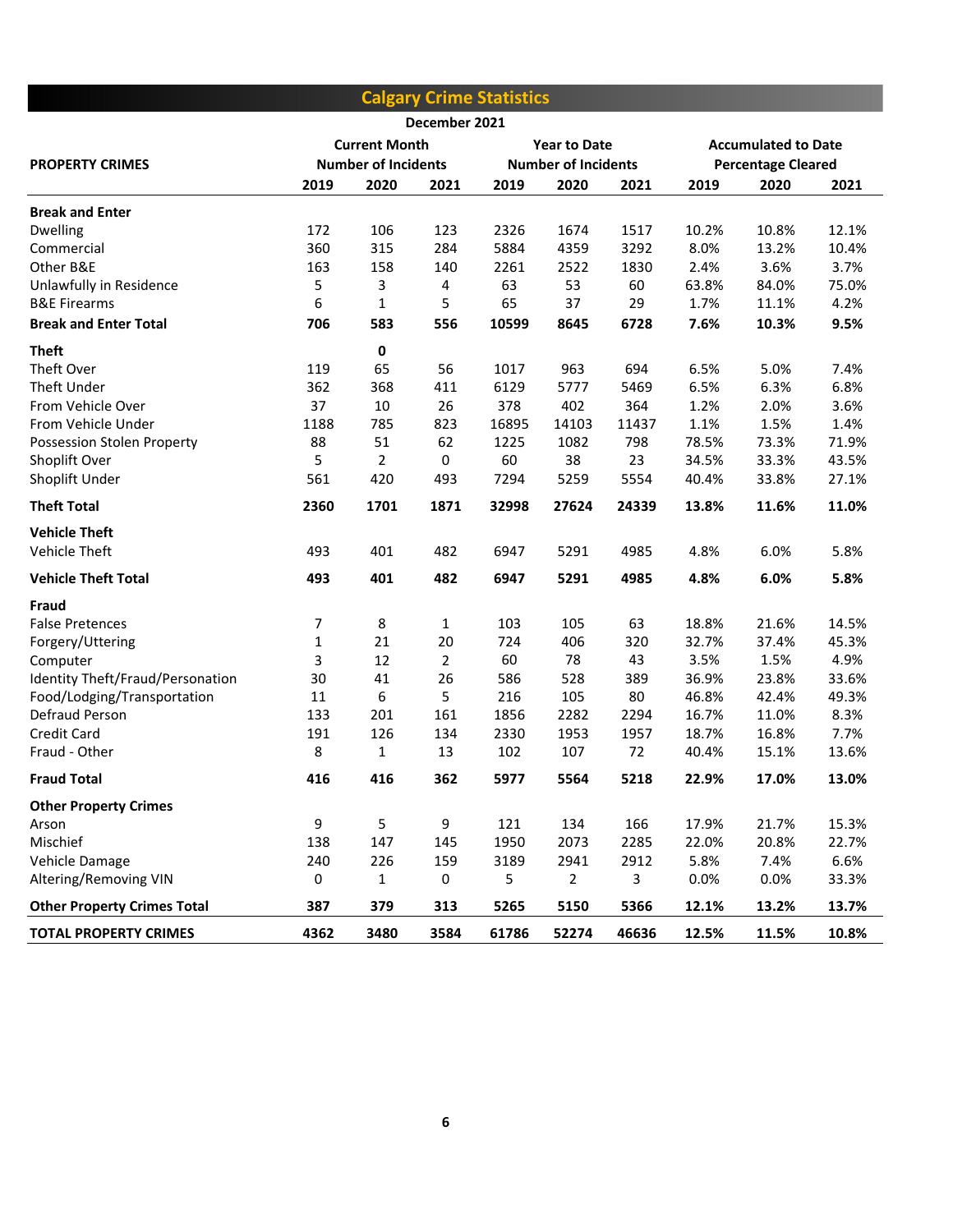|                                             |              |                            |               | <b>Calgary Crime Statistics</b> |                            |                |                          |                            |                |
|---------------------------------------------|--------------|----------------------------|---------------|---------------------------------|----------------------------|----------------|--------------------------|----------------------------|----------------|
|                                             |              |                            | December 2021 |                                 |                            |                |                          |                            |                |
|                                             |              | <b>Current Month</b>       |               |                                 | <b>Year to Date</b>        |                |                          | <b>Accumulated to Date</b> |                |
| <b>OTHER CRIMINAL CODE</b>                  |              | <b>Number of Incidents</b> |               |                                 | <b>Number of Incidents</b> |                |                          | <b>Percentage Cleared</b>  |                |
|                                             | 2019         | 2020                       | 2021          | 2019                            | 2020                       | 2021           | 2019                     | 2020                       | 2021           |
| Vice                                        |              |                            |               |                                 |                            |                |                          |                            |                |
| Impede/Communicate                          | 0            | 0                          | 0             | 0                               | 0                          | 0              |                          |                            |                |
| Live on Avails                              | 0            | 0                          | 0             | 1                               | 0                          | 0              | 100.0%                   |                            |                |
| <b>Bawdy House</b>                          | 0            | 0                          | 0             | 0                               | $\Omega$                   | 0              | $\overline{\phantom{a}}$ | $\overline{a}$             | $\overline{a}$ |
| Procure/Solicit                             | 0            | 1                          | 0             | 18                              | 17                         | 4              | 77.8%                    | 68.8%                      | 25.0%          |
| <b>Vice Total</b>                           | $\mathbf 0$  | 1                          | 0             | 19                              | 17                         | 4              | 78.9%                    | 68.8%                      | 25.0%          |
| Gaming                                      |              |                            |               |                                 |                            |                |                          |                            |                |
| <b>Betting/Gaming House</b>                 | 0            | 0                          | 0             | 0                               | 0                          | 0              | $\overline{\phantom{a}}$ |                            |                |
| <b>Other Gaming</b>                         | 0            | 0                          | 0             | 0                               | $\mathbf{1}$               | 0              | $\overline{a}$           | 100.0%                     |                |
| <b>Gaming Total</b>                         | 0            | 0                          | 0             | 0                               | 1                          | 0              | $\overline{\phantom{0}}$ | 100.0%                     | $\overline{a}$ |
| <b>Weapon Related</b>                       |              |                            |               |                                 |                            |                |                          |                            |                |
| <b>Explosives</b>                           | 0            | 0                          | 0             | 0                               | $\mathbf{1}$               | 1              | $\overline{a}$           | 0.0%                       | 0.0%           |
| Importation/Exportation                     | 0            | 0                          | 0             | 0                               | $\mathbf{1}$               | 0              | $\overline{\phantom{a}}$ | 0.0%                       |                |
| <b>Weapons Trafficking</b>                  | $\mathbf{1}$ | 0                          | 1             | 7                               | 3                          | 8              | 83.3%                    | 100.0%                     | 100.0%         |
| <b>Possession Offences</b>                  | 43           | 33                         | 35            | 574                             | 416                        | 501            | 94.0%                    | 94.3%                      | 91.2%          |
| <b>Weapons Administration Offences</b>      | 0            | $\mathbf{1}$               | 0             | 2                               | 6                          | 0              | 100.0%                   | 60.0%                      |                |
| Unsafe Storage                              | $\mathbf{1}$ | $\mathbf{1}$               | 0             | 7                               | 9                          | 8              | 50.0%                    | 62.5%                      | 25.0%          |
| <b>Weapon Related Total</b>                 | 45           | 35                         | 36            | 590                             | 436                        | 518            | 93.4%                    | 92.8%                      | 90.0%          |
| <b>Miscellaneous CC Offences</b>            |              |                            |               |                                 |                            |                |                          |                            |                |
| Counterfeiting                              | 33           | 6                          | 7             | 369                             | 166                        | 68             | 8.6%                     | 8.8%                       | 14.8%          |
| <b>Obstruct Peace Officer</b>               | 11           | 8                          | 9             | 139                             | 86                         | 105            | 97.7%                    | 97.4%                      | 97.9%          |
| <b>Bail Violation/Fail to Attend</b>        | 874          | 667                        | 743           | 11782                           | 7494                       | 9992           | 99.5%                    | 99.2%                      | 99.2%          |
| Fail to Comply with Probation               | 104          | 267                        | 201           | 545                             | 2456                       | 3197           | 97.5%                    | 99.5%                      | 99.7%          |
| Escape Custody/UAL                          | 11           | $\overline{2}$             | 2             | 204                             | 96                         | 31             | 99.0%                    | 98.9%                      | 100.0%         |
| Attempt to commit/Accessory                 | 0            | 0                          | 0             | 0                               | 1                          | $\overline{2}$ | $\overline{a}$           | 100.0%                     | 50.0%          |
| <b>Indecent Acts</b>                        | 4            | $\overline{2}$             | 3             | 109                             | 93                         | 104            | 28.6%                    | 33.0%                      | 30.7%          |
| Miscellaneous Criminal Code                 | 36           | 32                         | 34            | 458                             | 459                        | 465            | 69.7%                    | 60.2%                      | 59.2%          |
| <b>Miscellaneous CC Offences Total</b>      | 1073         | 984                        | 999           | 13606                           | 10851                      | 13964          | 95.4%                    | 95.5%                      | 97.0%          |
| <b>Other Criminal Code Violations Total</b> | 1118         | 1020                       | 1035          | 14215                           | 11305                      | 14486          | 95.3%                    | 95.3%                      | 96.7%          |